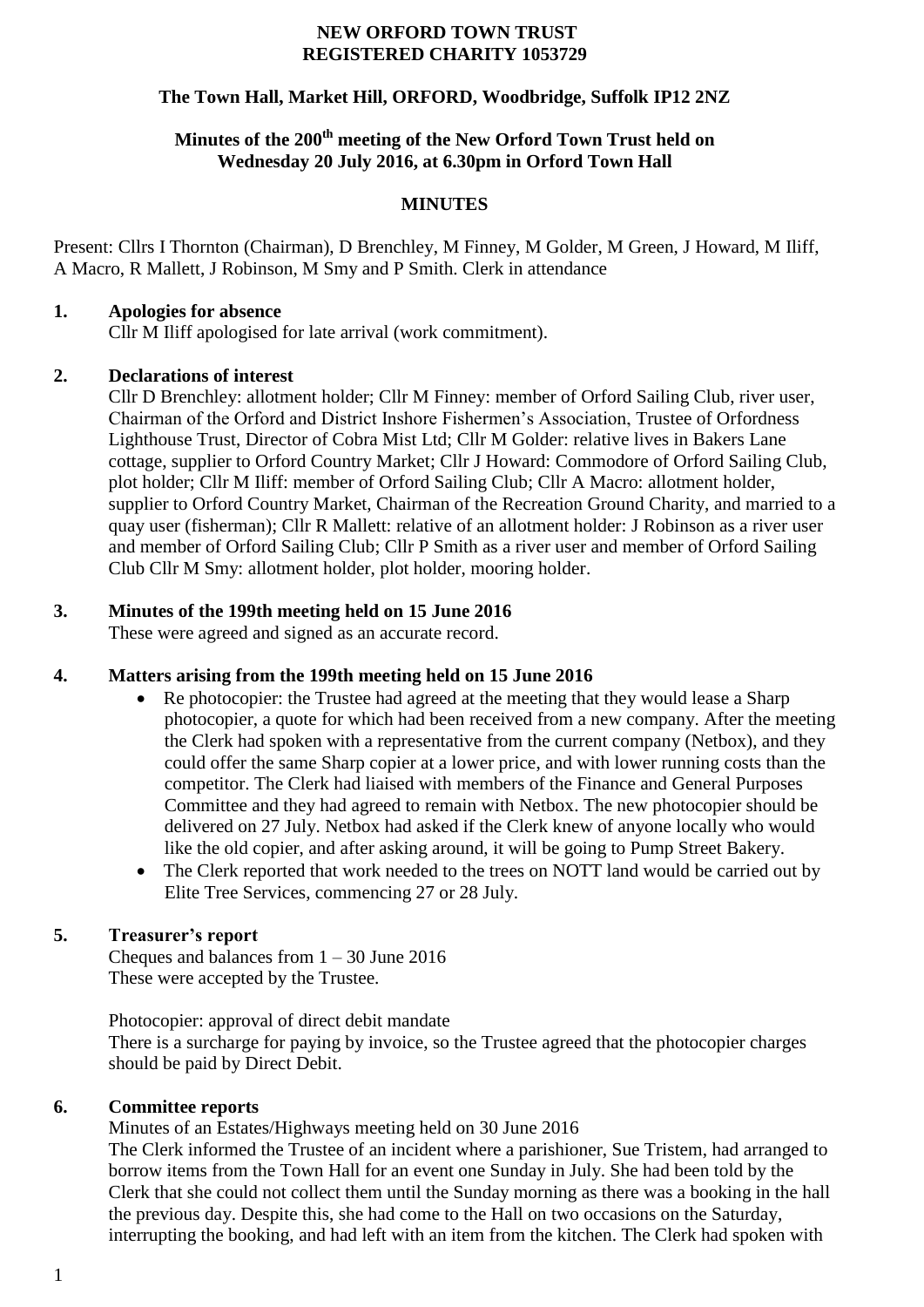the Estates Chairman before telling Mrs Tristem that she would no longer be able to borrow items from the Town Hall in future. The Trustee agreed that this behaviour had been unacceptable and agreed to write to Mrs Tristem reiterating the Clerk's statement that she would not be able to borrow items again. The Trustee will also write to apologise to the hirer.

Lloyds will begin work on the porches at the end of August/beginning of September. Lloyds may purchase some materials in mid-August, and may submit an interim invoice, and the Clerk has asked them to email details of the doors to be used.

Re Town Hall ramp: the new ramp ordered had proved not to be suitable. However, it had been used once and was well outside the time frame for returning it to the supplier. Mark Thacker has been asked to re-paint the old ramp with non-slip paint. It was agreed that the Clerk should contact the supplier of the new ramp and ask if a full- or part-refund might be obtained. **ACTION Clerk to email as above**

Re: oil spill at QSCP. The Clerk reported that despite seemingly little progress being made, the Clerk and our broker at Scrutton Bland were doing their best to move things along. An engineer and contractor had made a site visit on Monday, and had provided a quote to remove the damaged tarmac and replace it. Our broker has forwarded it to Markerstudy and we are waiting to hear back from them. If Markerstudy gives the go-ahead quickly, then work might begin during the first week in August. It should take 2-3 days. At the moment there is some surface dressing on the car park. Surface dressing is put on to prolong the life of the tarmac. Obviously the area affected will have a new surface. The contractor recommended surface dressing the flat area affected so that it matches in with the rest of the car park, but leaving the ramp area as plain tarmac. This was agreed by the Trustee.

Quay Meadow: Cllr P Smith reported that the Estates Committee has discussed this and that members of the Committee were going to meet down there. Joy Castle has expressed an interest in helping with the management of the area and the Estates Committee is pleased that she wishes to be involved. Cllr P Smith has met with Mrs Castle and she has given him some paperwork relating to Quay Meadow, including how it was started with a grant from the Community Development Fund. The Trustee asked if Mrs Castle might attend the next NOTT meeting to discuss her thoughts.

## **ACTION Clerk to ask Mrs Castle if she is available to come to the next NOTT meeting**

No Riverside meeting this month

- Discussion re possible shed for OSC on NOTT land: request withdrawn. OSC had written to ask for NOTT's permission to replace an old concrete-panelled, asbestos roofed garage with a new timber shed. The shed would be on land already leased to OSC and located in the same position, but might be slightly larger. It would be stained black, with a pitched felt roof. OSC would cover all costs and be responsible for applying for any permissions in relation to this. After discussion, non-Sailing Club members voted on this. Cllr M Smy proposed that OSC should be given permission to do this, and that there was no need to submit detailed drawings to NOTT. This was seconded by Cllr R Mallett and agreed unanimously.
- Storage box for RSPB: the RSPB has approached NOTT to ask if they might site a storage back to the rear of the Quay Office, on plot 2. This would be to store oars and life jackets etc. After discussion Cllr J Howard proposed that NOTT should allow this, at no cost to the RSPB. This was seconded by Cllr M Finney and agreed unanimously.

## **7. General Trust business**

 Annual donations: these were discussed, along with requests from other organisations. After discussion, Cllr I Thornton proposed that the donations should be the same as last year. This was seconded by Cllr J Robinson and agreed unanimously: